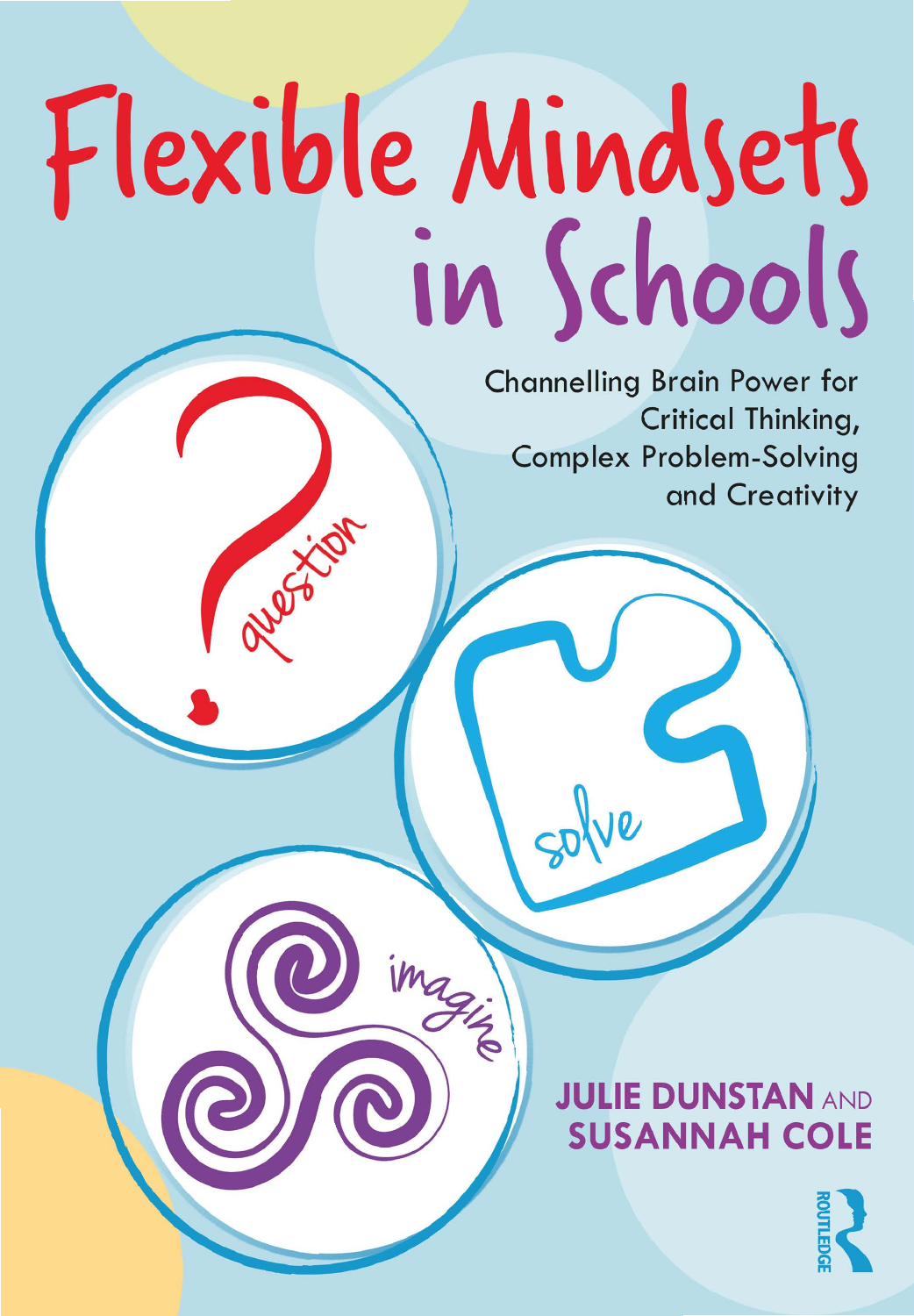## 2 **What is the mechanism for Flexible Mindsets? Productive Puzzling and curiosity**

The thrust of the Flexible Mindsets initiative is to empower people to direct their own learning. Self-directed learners actively focus mental energy on their goals and apply their learning to new and meaningful contexts, even when challenged. To take charge of their own learning, they must be driven by curiosity, a desire to grow and the love of learning. This ability to learn how to learn can be deliberately and consciously grown through direct engagement in active learning.

In this chapter, we will introduce the active learning concept of Productive Puzzling: the key mechanism we use to engage learners along the journey of Flexible Mindsets. In the next section of this book, Chapters 3 through 5 will highlight the implications of fxed mentalities and demonstrate how Flexible Mindsets can open the window for learning and provide tools for learning how to learn.

Socrates, an ancient Greek philosopher, believed that disciplined practice of thoughtful questioning enabled students to examine ideas logically and to determine the validity of those ideas. Charles Darwin, who illuminated the theory of evolution by natural selection, identifed the central role of 'perplexed refection' in science and learning. The Flexible Mindsets model builds upon these historical thinkers and newer ideas by incorporating recent work in mathematics education on the role of Productive Struggle (Warshauer 2015). In mathematics, Productive Struggle occurs in settings where it is safe to take risks, where students can share their struggle and where wrong answers are not seen as failures but rather opportunities to explore, grow and learn. By extension, *Productive Puzzling is being engrossed in a perplexing problem that is within your grasp but requires thinking, grappling and reasoning*. It is the springboard for Critical Thinking, Complex Problem-Solving and Creativity.

 such as *I wonder what would happen if* . . . *? How does this work? What could this be*  Curiosity is both the foundation of and partner to Productive Puzzling. *To be curious is to be inquisitive about the environment, an event, an object, a process or a concept*. Curiosity drives our desire to investigate and to learn. It is what happens when we encounter something unusual, novel or unexpected and it is marked by questions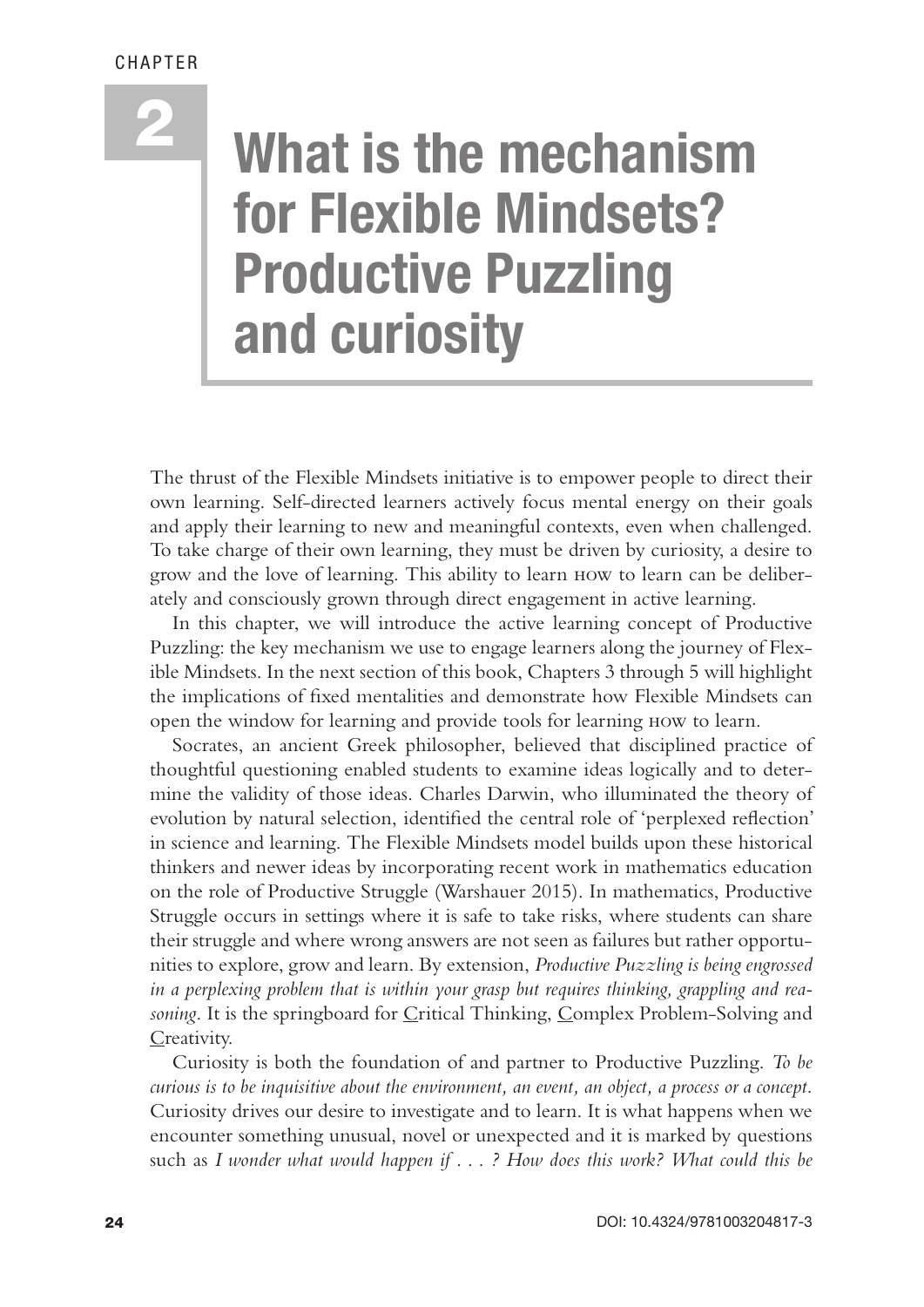*used for?* Productive Puzzling, by defnition, must involve a dimension of feeling perplexed, leading us to ask, *Does this make sense? What else could we try? What are the possibilities?* 

In this chapter, we will:

- explain why curiosity is important for deeper thinking and learning;
- n provide straightforward information about what happens in the brain when we are curious; and
- introduce the five conditions that are necessary for Productive Puzzling.

#### **Why is curiosity so important for deeper thinking and learning?**

Eating in a diner one day, I overheard a conversation between four college students. There was a 'machine' next to their table and one student said, "What's that?" The four friends then engaged in a collaborative process of examining parts of the object and discussing what each piece actually did. One student inferred that the titles listed along each row were songs from "the 70's – a long time ago." Eventually, the group concluded that you put coins in the slot, press a button that corresponds to a particular song and then that song is played by the device. They were satisfed with their answer and moved on to other topics of conversation. I thought to myself: I wonder what would have happened, if, when they frst asked the question, I had leaned across and said, "It's a juke box."

Curiosity is just as important as IQ in determining how well students do in school and beyond. When curious, learners persevere, study and remember more. They read at a more meaningful level and attain higher grades (Silvia 2008). Curious students not only ask more questions and deeper questions, but they are also more active in seeking the answers. Without curiosity, would artist Kareem Abdul Jabbar have had success in such a wide variety of endeavours, from athleticism to flm to authorship to global cultural advocacy? Would mathematician Grace Topper have been a pioneer in the feld of technology and earned the National Medal of Technology and the Presidential Medal of Freedom? Would explorer Mae Jemison have evolved from a Peace Corps medical officer to become the first female African American astronaut, a founder of a nonproft, an author and a science ambassador?

By motivating people to learn for its own sake, curiosity ensures that people will develop a broad set of knowledge, skills and experiences. When interested, students persist longer at learning tasks, spend more time studying, read more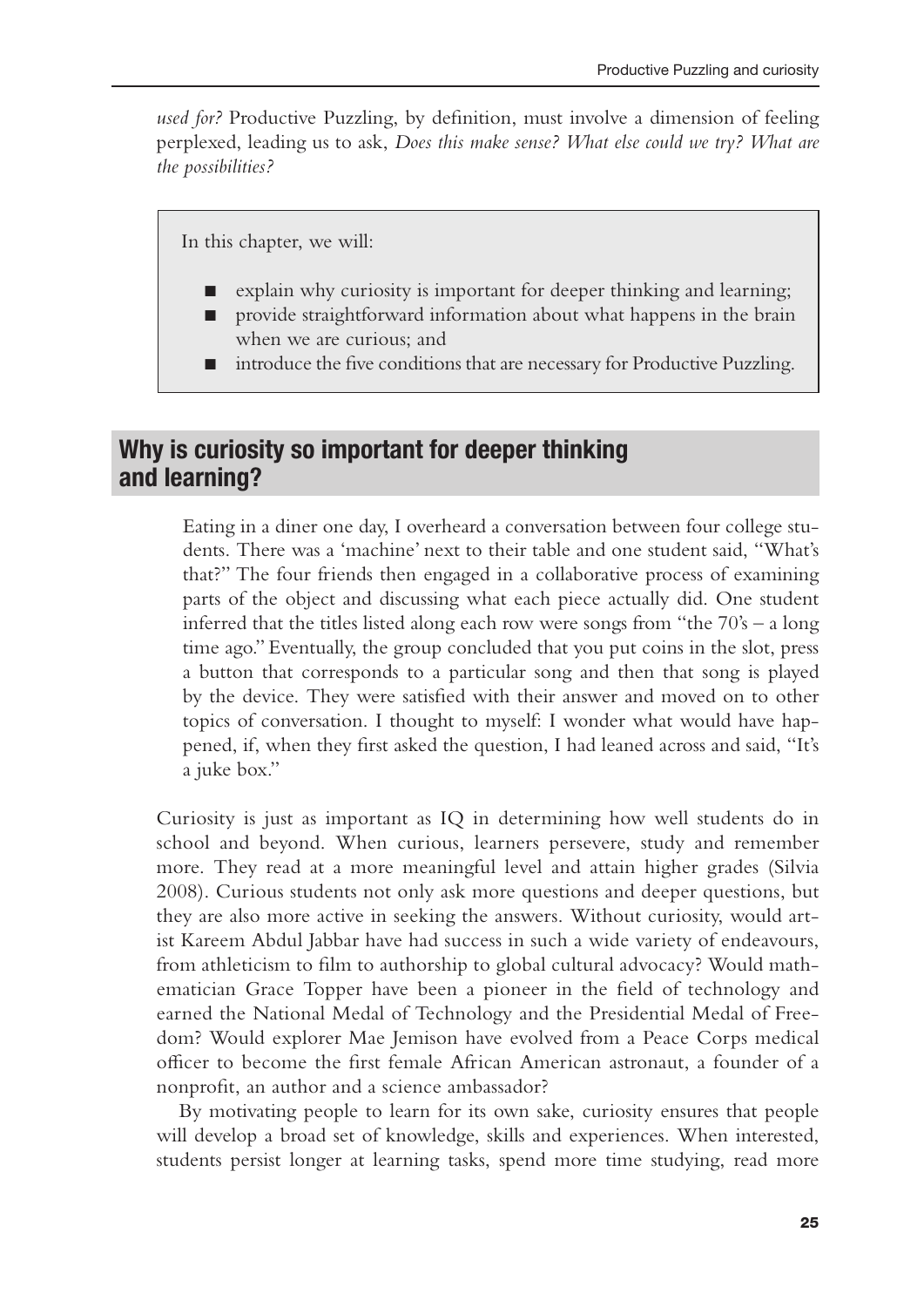deeply, remember more of what they read and get better grades in their classes (Silvia 2008). People seem to understand that curiosity enhances their motivation and performance. When faced with a boring task, people will use strategies to make it more interesting, such as working with a friend or making the task more complex (Sansone & Thoman 2005). Curiosity is the motivation for active learning.

#### **What happens in the brain when we puzzle?**

Trying new things has an adaptive function that has been critical for human evolution. Unfamiliar things often signal something dangerous or harmful. What we learn from new experiences can help us to respond efectively to unexpected circumstances and to counterbalance feelings of uncertainty and anxiety (Kashdan 2004).

The brain is wired for the survival functions of surveillance and alert. Curiosity is a response that activates the brain's arousal network. If the system detects something unusual, it can sound an alarm that is heard brain wide and this is when intrinsic alertness transforms into phasic alertness (Peterson & Posner 2012). Anything that is novel, unusual, unpredictable or distinctive puts our brains on alert and therefore our brains are wired to pay closer attention to them (Medina 2008).

In a recent research study, participants rated how curious they were to learn the answers to more than 100 trivia questions. The researchers then used fMRI scans to see what was happening in the brain when participants felt especially curious about the answer to a question (Gruber, Gelman & Ranganath 2014). The results revealed that curiosity prepares the brain for learning by acting like a vortex. The resulting void causes us to seek out stimulation. Thus curiosity puts the brain in a state that allows it to learn and retain new information. The implication of this is that if a teacher can arouse students' curiosity, they will be more engaged in learning. Another key fnding from this research study is that curiosity can make learning a more rewarding experience for students. Researchers found that when curiosity had been sparked, there was increased brain activity in the hippocampus, which is involved in creating memories as well as the circuitry related to reward and pleasure. When these circuits are aroused, dopamine – the 'feel good' chemical in our brain – is released. So, piquing students' curiosity can help them remember lessons and make their learning experiences pleasurable.

Educators have long recognised that students learn better when new material is linked to prior knowledge. Existing knowledge, concepts and systems are easier to process than novel material. Activating this base makes it easier to grapple with more difficult cognitive work. There is no thinking without knowing (Willingham 2009). There is no meaningful learning without active engagement.

Based on evolutionary theories, scientists can now better explain how our brains are wired to pay attention to information connected to existing memories (Medina 2008). Our 10,000-year old brains were not designed for the world we live in today. They were built when we walked or ran many miles a day. This is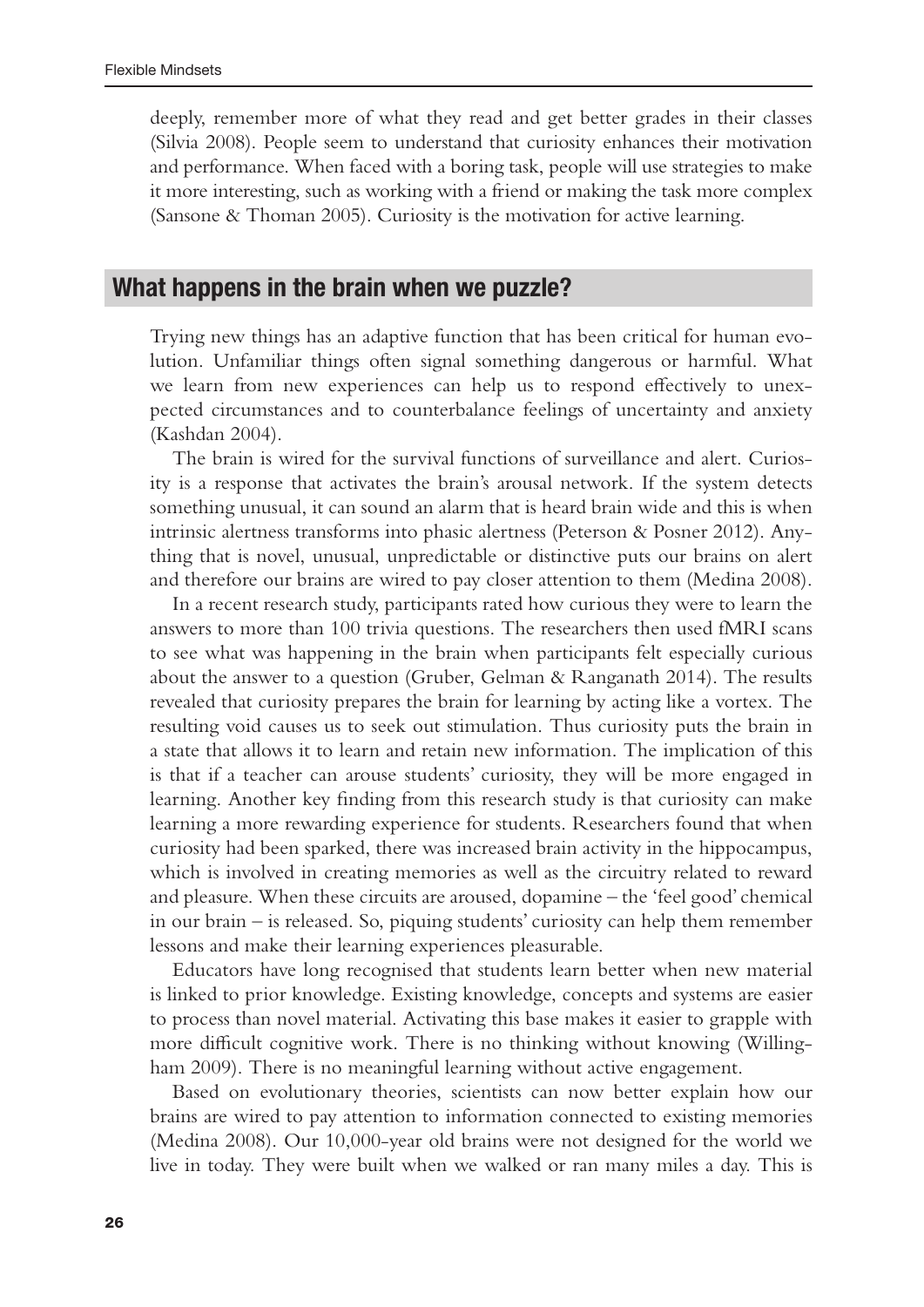why our brains crave exercise and we get a brain boost when we get up and move. Our brains are designed to process visual information quickly and can pay attention for about ten minutes. This adaptive function is rooted in evolution. Humans who failed to instantaneously attend to threatening situations did not live long enough to pass on their genes. Thus, we are programmed to use our previous experiences to accurately remember threatening situations and to direct *where* we pay attention.

Thinking, on the other hand, is slow and effortful and our brains are not built for it. It is not efficient and reliable to think. Thinking is hard work so it is not surprising that people have to really motivate themselves to engage in it.

 you might end up . . . Thinking was not evolutionarily helpful (see Figure 2.1). Stop and think and



**Figure 2.1** The evolutionary value of  $NOT$  thinking

So much of our brain's real estate is taken up by activities related to seeing and moving. Our brains are not wired to think in the ways that are demanded of us in traditional classroom settings. They are naturally curious and designed to scan the environment, explore and alert us to threats. We are powerful and natural explorers (Medina 2008).

Educational practices are not aligned with what we now know about brain development. We are expecting students to exert mental efort for several hours during the school day and then go home and do hours of homework, leaving no time for processing, refecting, integrating and connecting. When made to perform on traditional school-based tasks, our brains are being asked to do things that run contrary to their evolutionary purpose. Since thinking is such hard work, and does not provide rewards that stimulate dopamine release, children rarely experience joy in academic learning. If we want students to be motivated to engage in thinking, we need to convince them that their mental work will be worth it.

One efective way to do this is to use curiosity to engage learners in exploration, invention and improvisation. We all weigh the potential pleasure of solving a problem against the mental effort required. If the challenge is too difficult or too easy, our brains disengage from the process. If the recipe is perfectly balanced, we are tapping into curiosity and ensuring that students enjoy thinking and learning (Willingham 2009).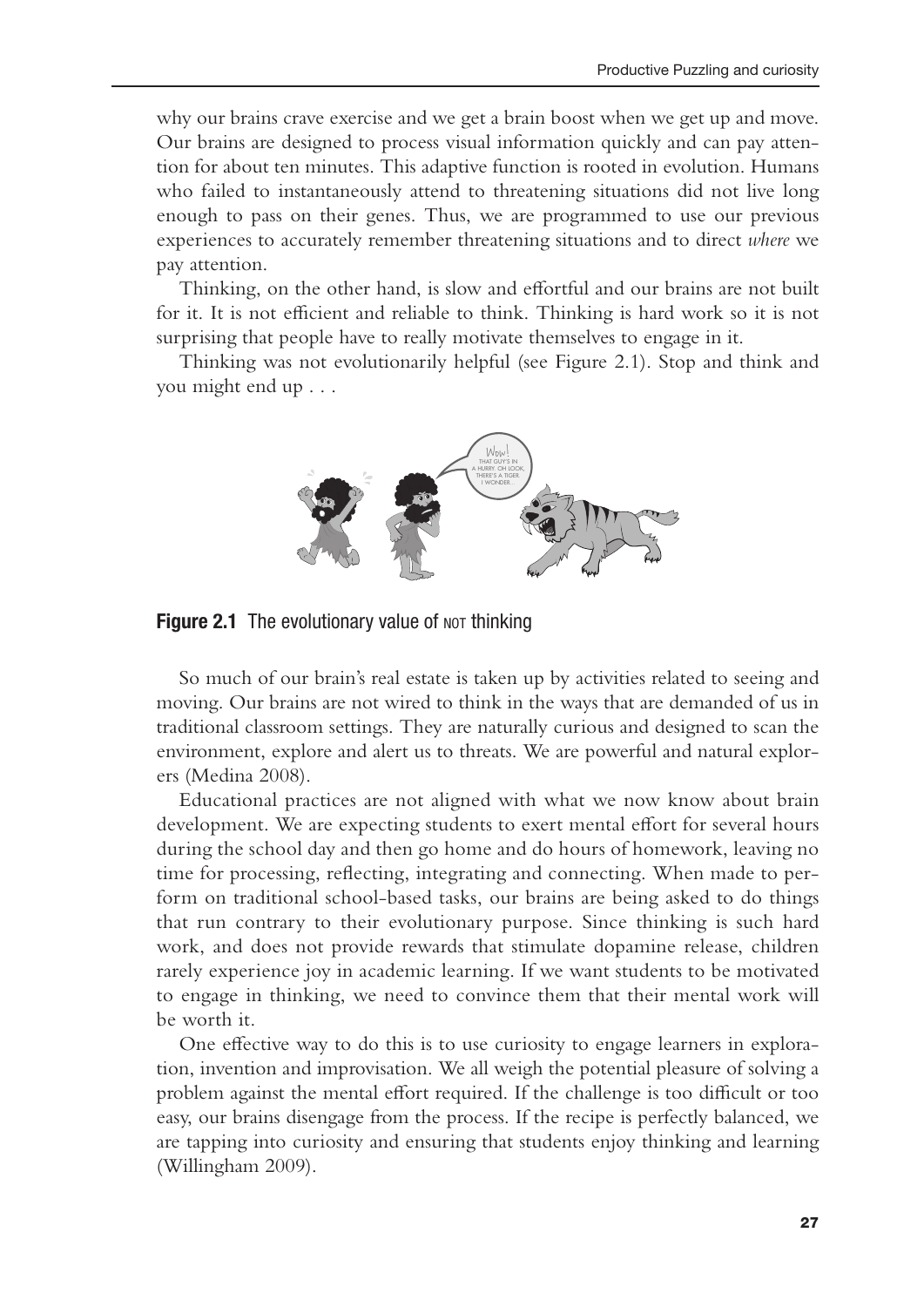The potential to pique curiosity lies in experiences that are emotionally laden and meaningful (Medina 2008). Incongruity is particularly efective for engaging our brains. If you want learners to become engaged and ask questions, present something that is unexpected, odd, absurd, juxtaposed or humorous.

#### **Guidelines for piquing curiosity**

#### **1 Consider that content and delivery matter**

A group of students attends a feld trip to the science museum, specifcally to watch the IMAX flm celebrating the 50th anniversary of Apollo 11. This documentary flm uses original footage to describe the 1969 Apollo 11 mission, the frst spacefight in which men walked on the Moon. Ciana is an explorer by nature: she loves science, especially astronomy, and has a precise replica of the solar system on the ceiling of her bedroom. Esther, on the other hand, is an artist: she writes beautiful poetry and loves epic shows such as *Star Trek: Discovery*. The factual style and technical information in *Apollo 11*  fuse naturally with Ciana's preexisting scientifc knowledge and her head is buzzing with new questions and ideas about future possibilities. Esther has an entirely diferent experience. She comprehends very little about basic concepts such as gravity and acceleration and can't access most of the material. The dry style of presentation does nothing to grab her attention and her imagination is stifed.

There are aspects of thinking we enjoy because we get a sense of pleasure from fnding solutions (solving problems). There are also lots of things that require thinking that we would never choose to do and many others that would simply bore us. While the type of content matters – we are more curious about things that interest us – the delivery of the content is what matters most when it comes to piquing curiosity. When content is presented through a medium we enjoy, is connected to a story or includes an element of surprise, even the most boring topic can spur our curiosity (Willingham 2009).

#### **2 Remember inspiration can't be forced**

Salvador Dali, a 20th-century surrealist painter, used to sit in a chair with keys in his hand along with an upside down plate on the foor and let his mind wander until he fell asleep. His hand would release the keys as soon as he slipped into a deeper state of sleep and the sound of the keys clinking on a metal plate would wake him up. This little amount of rest is just enough to awaken creativity. In this state, his mind brought together distant ideas in a new way. He believed that this process led to some of his best ideas.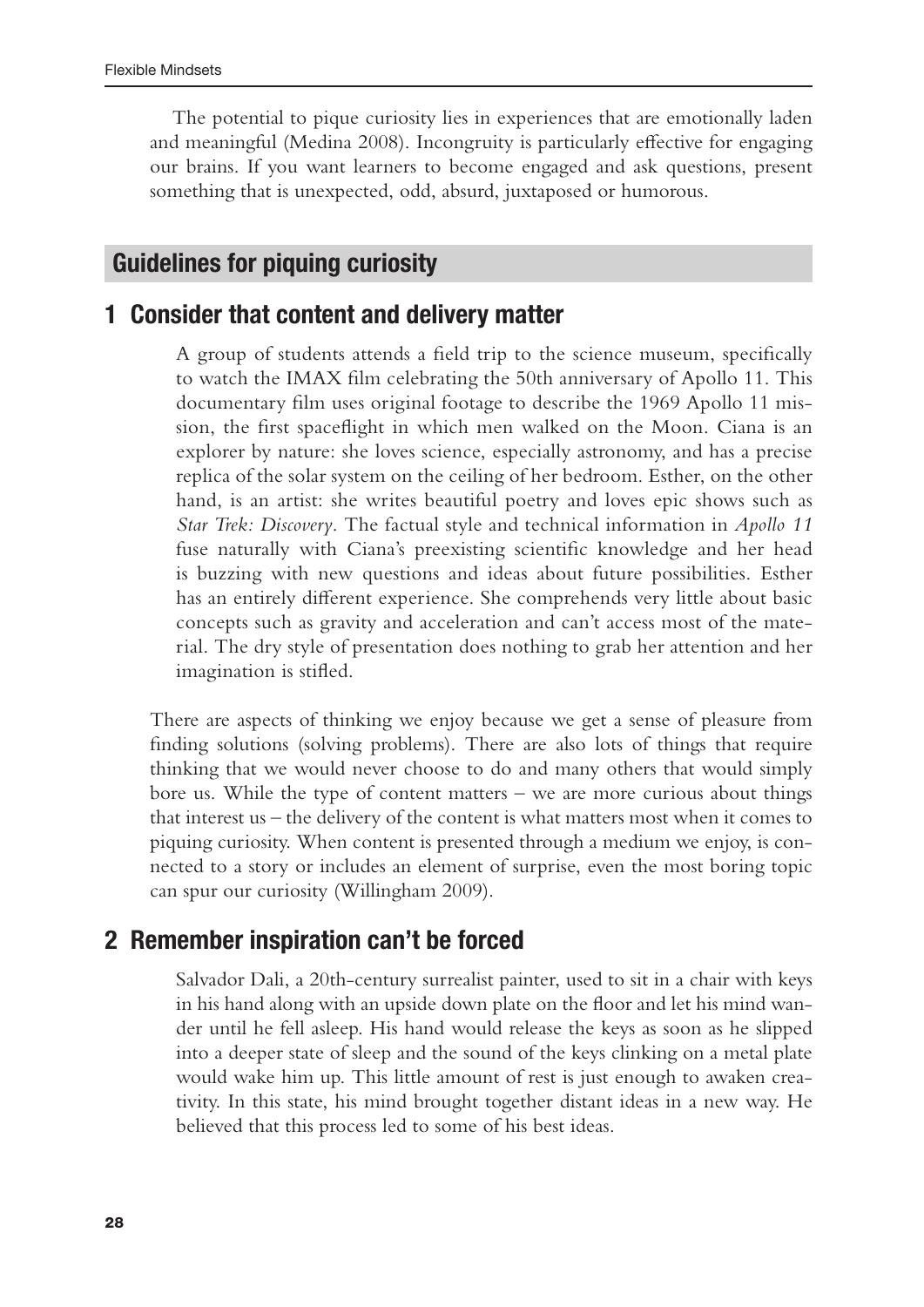Somewhere deep within each of us is an afnity, *something that, when we are in the midst of it, engages us to the point that we don't even notice what is happening around us*. The outside world just disappears. When we are engrossed in an afnity, time moves so quickly that we are unaware that it has passed. All the energy and brain power that we use does not even feel like hard work (Silvia 2006). Inspiration fows from the thinking that we do when our brains are in the difuse mode. Using the metaphor of a brain as a fashlight, the difuse mode casts a broad, scattered light whereas the focused mode is concentrated light (Oakley & Sejnowski 2018). Our brains enter the difuse mode during moments when we are not explicitly thinking, such as when listening to music, exercising, taking a walk, mind-wandering and sleeping (Gkiokas 2018).

In contrast to mindfulness which focuses the brain, mind-wandering allows the brain to be more creative (Zomorodi 2017). Purposeful learning occurs when we shift fexibly between focused thinking and meandering. So, when we need to destress, we meditate; when we want inspiration, we daydream.

#### **3 Make it comprehensible**

There are two types of evaluations that learners make when faced with a challenge (Silvia 2005; 2008). One assessment is the level of novelty: the degree to which something is new, unexpected, surprising or intriguing. Decades of research show that new and unexpected events can pique our curiosity (Berlyne 1960). Secondly, we judge whether or not a challenge is comprehensible. We think about our skills, knowledge and resources to deal with an event (Lazarus 1991). If we perceive a goal as incomprehensible, we give up. In the case of curiosity, we are responding to an unexpected situation. If we perceive an event as both new and as comprehensible, curiosity is activated (Silvia 2008). Perceiving something as being comprehensible is the bridge between feeling curious and feeling bored or discouraged. Feeling lost and confused shuts down our learning. Novelty, coupled with the seeds of comprehension, sparks learning.

#### **4 Build in time off-task (to space out)**

We often see boredom as a negative state and something to be avoided. Boredom is actually the place we all need to visit as an intermediary between busywork and inspiration. Boredom is a state of mind that happens when we take away distractions such as cell phones, video games and television. It is not enough to simply remove distractions. True boredom happens when we have 'nothing to do' and no one is demanding anything of us. Boredom alerts us that we are no longer pursuing purposeful goals. The current goal is no longer satisfactory, attractive or meaningful (Elpidorou 2014). This leaves us feeling restless, agitated and uncomfortable (Zomorodi 2017) and we crave escape. In order to avoid feeling trapped in an unfulflling state, we begin searching for something to stimulate us, something that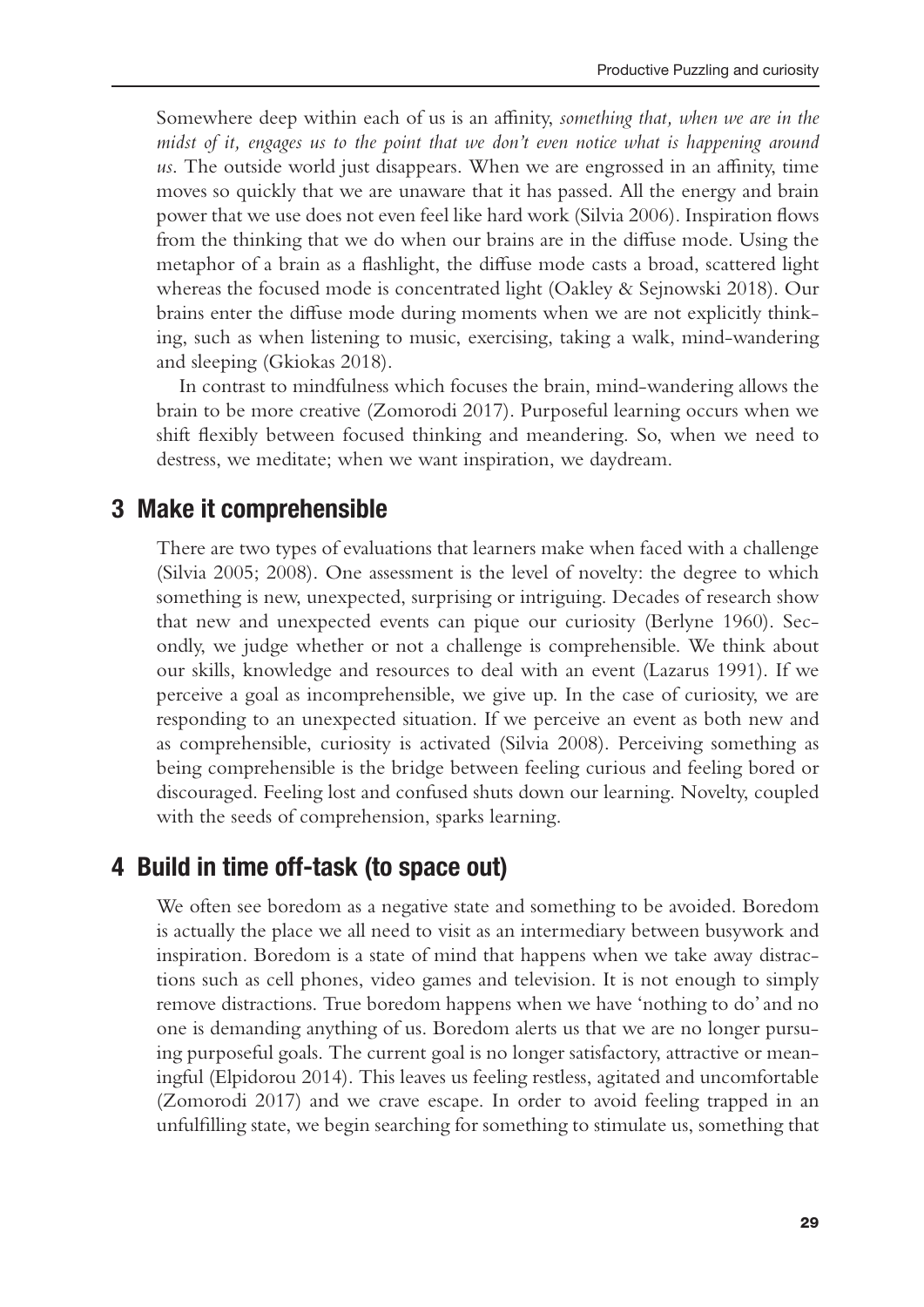is not readily available in our immediate surroundings. Boredom is both a warning and a push (Elpidorou 2014).

The push of boredom allows us to 'space out'. Our thoughts don't stop just because there is nothing to do with those thoughts. It may appear that the brain is shutting down; it is actually digging into a vast trove of memories, imagining future possibilities, dissecting our interactions with other people and refecting on who we are. "It feels like we're wasting time when we wait for the longest red light in the world to turn green, but the brain is putting ideas and events into perspective" (Zomorodi 2017, p. 21).

Boredom is necessary.

#### **5 Let it be. Don't give the answer**

When babies learn to sit up and crawl, they cannot yet walk. Would we carry all babies everywhere with us, rather than watch them repeatedly try to stand up and fall over? How heavy would they get before we decided they were too heavy to carry around? Would it then be *too late* for them to learn how to walk?

Make it comfortable for learners to stop and think. Adults who want to help often do things for a child which can feed into 'I can't' self-perceptions. Try to wait before jumping in, even if it feels uncomfortable. It takes lots of practice to learn to fnd the perfectly balanced moment to intervene: after allowing time for experiencing challenge, but before a child has become discouraged.

Some traditional approaches to education involve three steps in learning: watching a model, being assisted and then doing it on your own. These approaches are efective for a range of learning experiences. What they don't do is spark curiosity. They are too predictable and we already know what's going to happen. Developmentally, children also need time and space to explore, make mistakes and struggle. Without struggle, children don't get to experience the benefts of hard work. They may have started out feeling curious, but if we hand them the answers, then a task appears to be too easy and no longer captures their curiosity. This reinforces beliefs that everything must come to us instantaneously and that struggle is not worthwhile. We must avoid cheating students of feeling capable and learning how to do things on their own.

The brain needs to pause to give time for the prefrontal cortex to kick in. This helps us to think and respond, instead of just reacting. Allowing children time to struggle forces them to question, plan, solve problems, organise and grapple with concepts. The more opportunities we give them to tackle appropriately challenging work, the more likely they will be to develop the neural networks to solve future problems.

Adults need to be okay with waiting and suspend the instinct to jump in and rescue children with the answers. We have to be able to observe children's confusion, frustration and discouragement. However, 'letting it be' doesn't mean we should just do nothing. Figuring out when to intervene requires us to take into account the nature of the task, a child's skill set for solving similar problems and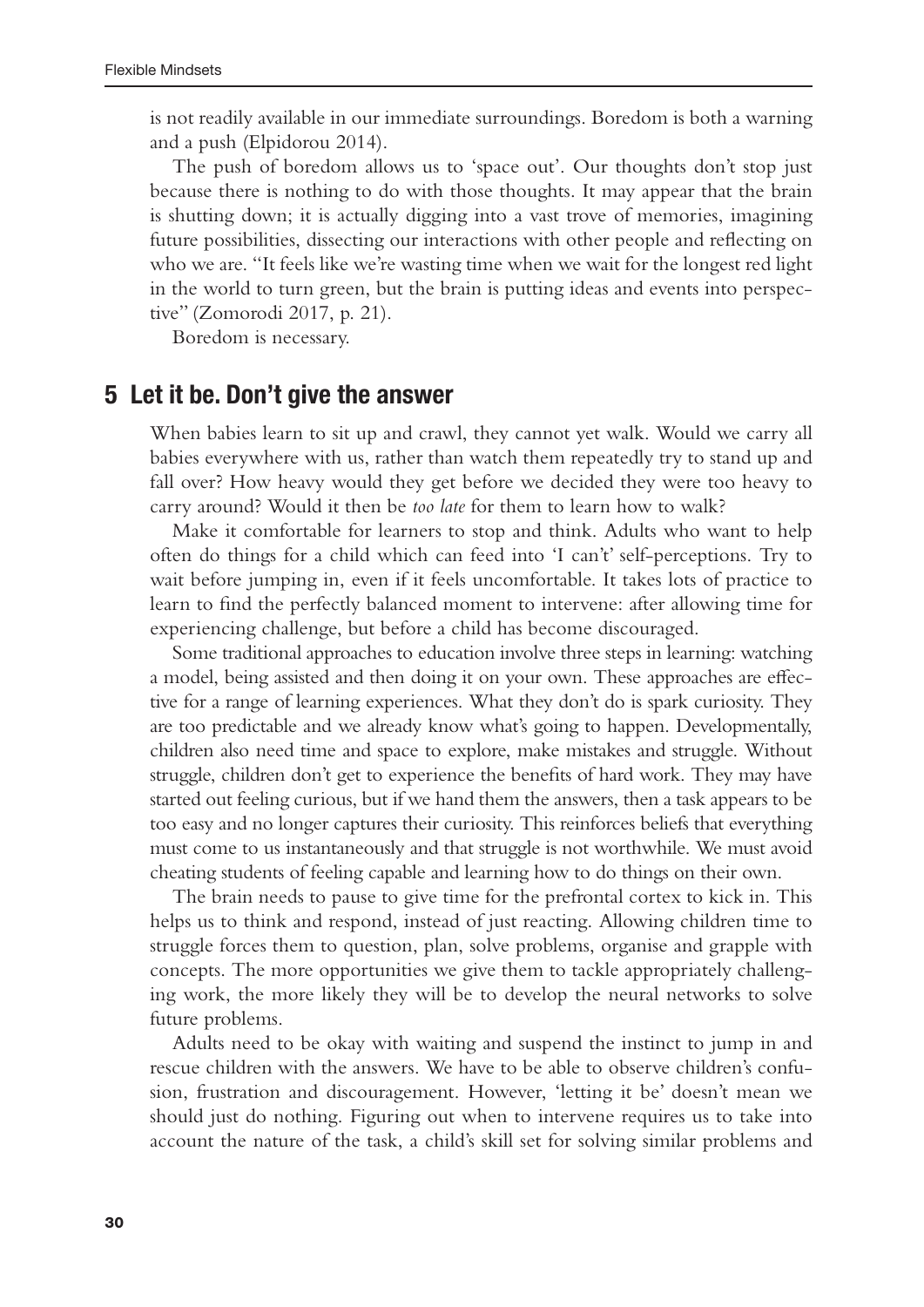the child's tolerance for frustration. When you do intervene, don't do it for them. Rein in your impulse to fx things. Let them know you are there to support them by asking questions such as, "How can I help? Tell me about \_\_\_\_. What have you tried so far? *What else could you try?*"

As Willingham observes, "People are naturally curious, but we are not naturally good thinkers; unless the cognitive conditions are right, we will avoid thinking" (2009, p. 9). In other words, if we always hand out the answer, curiosity will disappear, and with it, Critical Thinking, Complex Problem-Solving and Creativity.

When you think about school, what typically comes to mind? Your own experiences when you were in school? Your children's experiences? Perhaps a particular subject you found fascinating or one that was incredibly boring? The image that comes into my mind is everyday brains doing everyday things. Much of this consists of content download, where students wait to have the teacher tell them what to do or what to think. This type of concrete knowledge is important as the basis for learning, but it is not enough.

Beyond concrete learning, efective teachers fnd creative ways to pique curiosity. They may use novelty to introduce a topic, present problems that are intriguing and design projects that expand our understanding of the world. They may also use predictions to build anticipation and hook learners into wanting to know more. The simple act of starting a lesson with a question such as "What did we learn yesterday?" instead of providing a summary of the previous lesson can make a signifcant diference (Agarwal & Bain 2019). These instances achieve the goal of opening up neural pathways for learning. Without further intervention, most brains tend to revert to a more passive state of simply trying to absorb information. Piquing curiosity activates the arousal network and signals potential pleasure in the brain. It allows learners to reach a stage where they are becoming increasingly selfdirected, where they can say "get out of my way, but not too far" (Heick 2019). Ultimately, self-refection empowers learners to efect qualitative changes in their own thinking. Piquing curiosity gets the brain ready for Productive Puzzling and puzzling feeds curiosity.

#### **What are the necessary conditions for Productive Puzzling?**

Learning activities that promote Productive Puzzling require fve conditions (see [Figure 2.2\)](#page-9-0). The foundation must be frmly established by designing an environment that builds trusting relationships and encourages taking risks for learning. The second and third conditions operate interdependently: sufficient challenge to spark curiosity, coupled with solutions that are within reach. Ideally, puzzling is set up to ensure that there are multiple strategies for the solution and, preferably, more than one possible outcome. Opportunities for refection are built into the process and facilitated after the completion of the activity.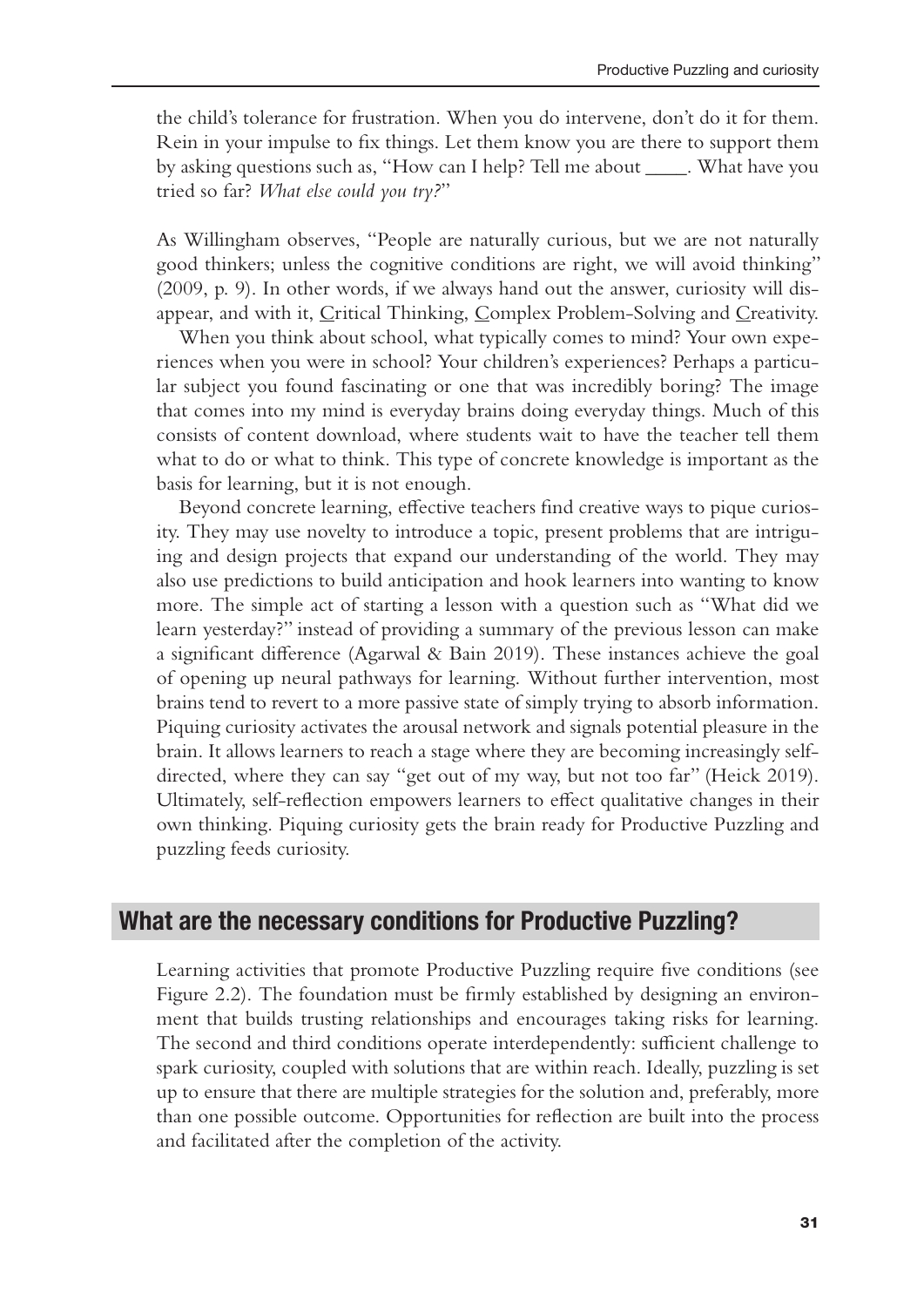<span id="page-9-0"></span>

**Figure 2.2** The five conditions for Productive Puzzling

### **Condition 1: trusting relationships for risk-taking**

Trust arises from a number of factors within a given environment as well as the actions and reactions of other people. To summarise briefy, it is important to:

- $\Box$  set up physical spaces that invite exploration and co-creation;
- n share that the cornerstone of learning is identifying what we don't know and grappling with it;
- n clarify that our brains learn best through mistakes and trial and error;
- model the value of mistakes by 'talking aloud' through our own errors;
- $\Box$  celebrate mistakes and their role in creativity, innovation and inventions;
- $\Box$  communicate in ways that build trusting relationships; and
- explicitly troubleshoot challenges and obstacles.

Chapter 4 provides more detail on how to open the window for learning and build trusting relationships for students to ask questions, make mistakes and take risks for learning.

#### **Conditions 2 and 3: challenge and solutions within reach**

Having created an environment characterised by trust, we can then begin to introduce conceptual challenges to learners (see [Figure 2.3\)](#page-10-0).

A challenge is something difficult that requires mental effort and determination. It is *the gap between what is already known and what is yet to be learned*. People tend to seek out novelty, but we quickly discard problems that are too easy or too diffcult (Willingham 2009). If we start a Sudoku puzzle and solve it quickly and easily, we won't be interested in another puzzle at the same level of difficulty. Conversely, if we can't even fgure out the frst few numbers, then we will become frustrated and give up.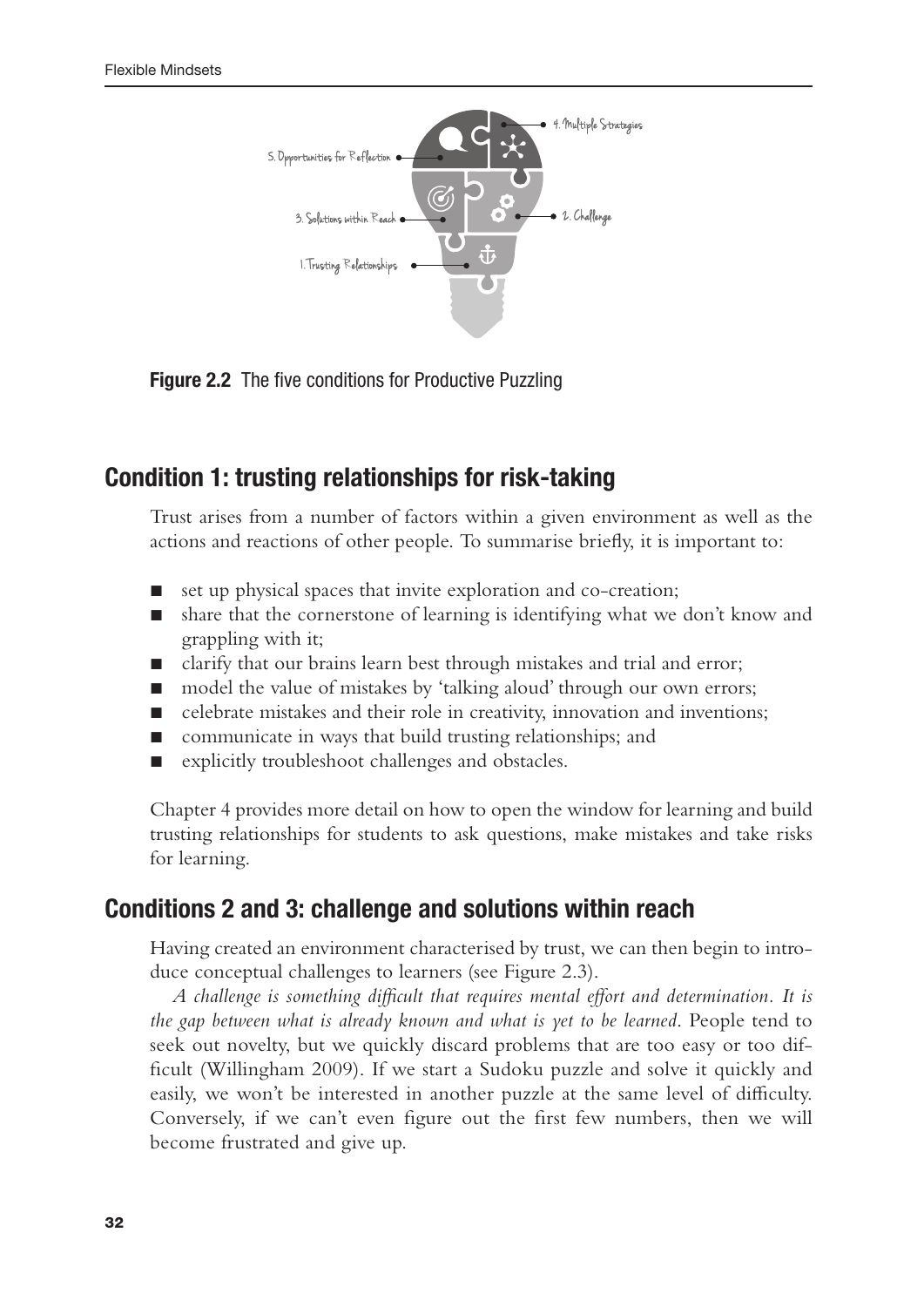<span id="page-10-0"></span>

Figure 2.3 Productive Puzzling balances challenge with solutions that are within reach

As we strive to change the mindsets of students, we place increasing emphasis on the role of challenge for making brains smarter. Setting goals that are both challenging and achievable is largely a matter of structuring tasks in advance. It is crafted from an educator's expertise in concert with relationships that build on the knowledge of individual students. Having set up a challenging puzzle for students, the role of the adult is to facilitate deeper puzzling. We express our confidence in learners to solve puzzles by affording them time in which to ponder and by providing specific guiding questions to promote perseverance and flexible strategy use. Effective interventions focus on breaking a puzzle down into smaller, manageable chunks; encouraging learners to ask questions and explain their thinking; and using their responses to guide the type of openended questions you ask next.

#### **Condition 4: multiple strategies**

There is more than one trail to the top of the mountain.

Given the pressures of current- day curricula, speed and accuracy in producing the correct answers are highly valued. There is little time for children to explore and figure things out. IQ tests, which are supposed to measure intelligence, rely heavily on already knowing the right answers and on timed responses. Children who take the time to reason and try different strategies to figure out answers are penalised, often resulting in lower scores than children who are less reflective. We inadvertently reinforce the misconception that knowing is superior to not knowing by only showing excitement and pride in students when they give us the right answers. What would it look like and sound like in classrooms all over the world if teachers gave students a high five every time they identified something they didn't know?

A Flexible Mindset is characterised by the ability to try something out, figure out what works and what doesn't and then say: *Does this make sense? What else can we try? What are the possibilities?*

These questions encapsulate the ability to shift perspectives and adapt flexibly when learning. Using open-ended prompts and sharing ideas is critical for assisting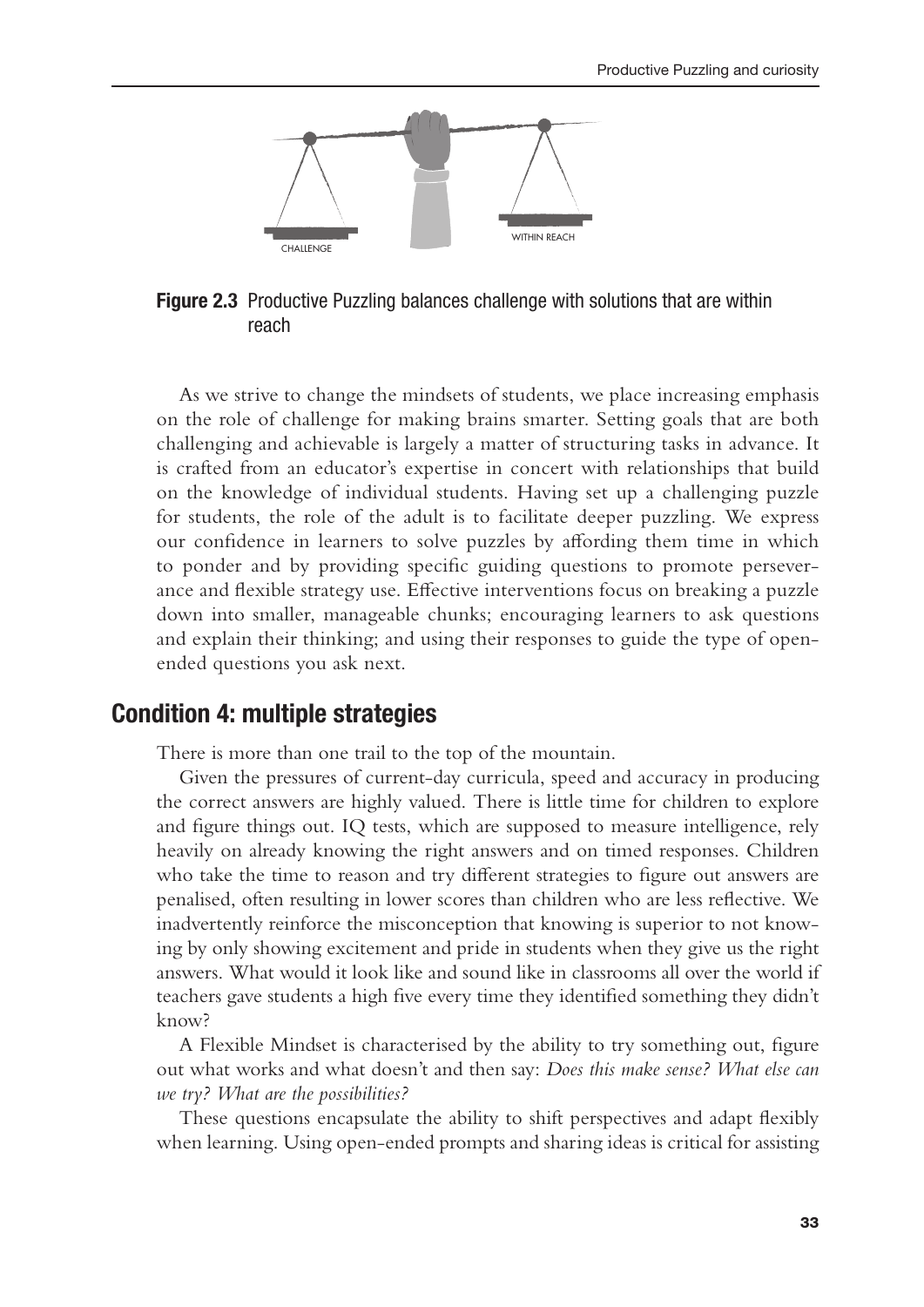learners to recognise that there are multiple ways to reason, many strategies that can lead to a solution and endless possibilities for what something can become.

When learners shift fexibly, they are comfortable with 'not knowing' (Duckworth 2006). They take time to generate and evaluate multiple strategies (Meltzer 2010). It is rare that educational practices include direct instruction highlighting the value of diferent thoughts and strategies. Before selecting puzzles that can be solved using multiple strategies, set the climate in the classroom by building trusting relationships. Ensure that learners feel secure with the sharing of difering thoughts.

#### **Condition 5: opportunities for refection**

During Productive Puzzling, children initially are engaged in refection when they are asked to think about the process. However, the greatest opportunities for refection often happen at the end of an activity or lesson. Metacognition and refection work hand in hand. As learners become increasingly self-aware, they are better able to refect upon 'What Works When'. Direct strategy instruction has been proven to improve how students transfer learning, use knowledge creatively and refect on processes (Meltzer 2013). Strategies such as retrieval practice help students to identify what they do and do not know and focus on deepening their understanding (Agarwal & Bain 2019).

Students need to 'go deep' in refecting upon their strengths and challenges, as well as the strategies that work best in a given situation. Predicting how they would approach something diferently in the future is critical for self-directed learning. Once students have begun to understand and use the language of selfrefection, dialogue in the classroom can explore puzzles at greater depths.

To stoke Productive Puzzling, students must learn to ask and answer the kinds of questions that deepen exploration beyond initial curiosity (see 'Carefully Crafted Questions' in Chapter 5). Adults are charged with teaching students the language of learning: how to think, listen and speak in ways that facilitate deeper learning (Wilson 2015).

Productive Puzzling is the underlying mechanism for Flexible Mindsets. This chapter has defned the fve conditions necessary for Productive Puzzling. Applying these principles consistently through the Flexible Mindsets Spiral of Refective Learning allows educators to take charge in their own classrooms (see [Table 2.1](#page-12-0)). These practices create a culture where students feel comfortable taking learningrelated risks, use strategies fexibly and persevere when challenged. Noticing the incongruous, the unexpected, the unfamiliar and the things that provoke a feeling of discomfort entices us to delve further and sets us on course for developing agency in our own learning.

In the next section, Chapter 3 will elaborate on the implications of fxed mentalities in closing the window for learning. Chapter 4 will set the foundation by exploring ways to build trusting relationships so students feel comfortable asking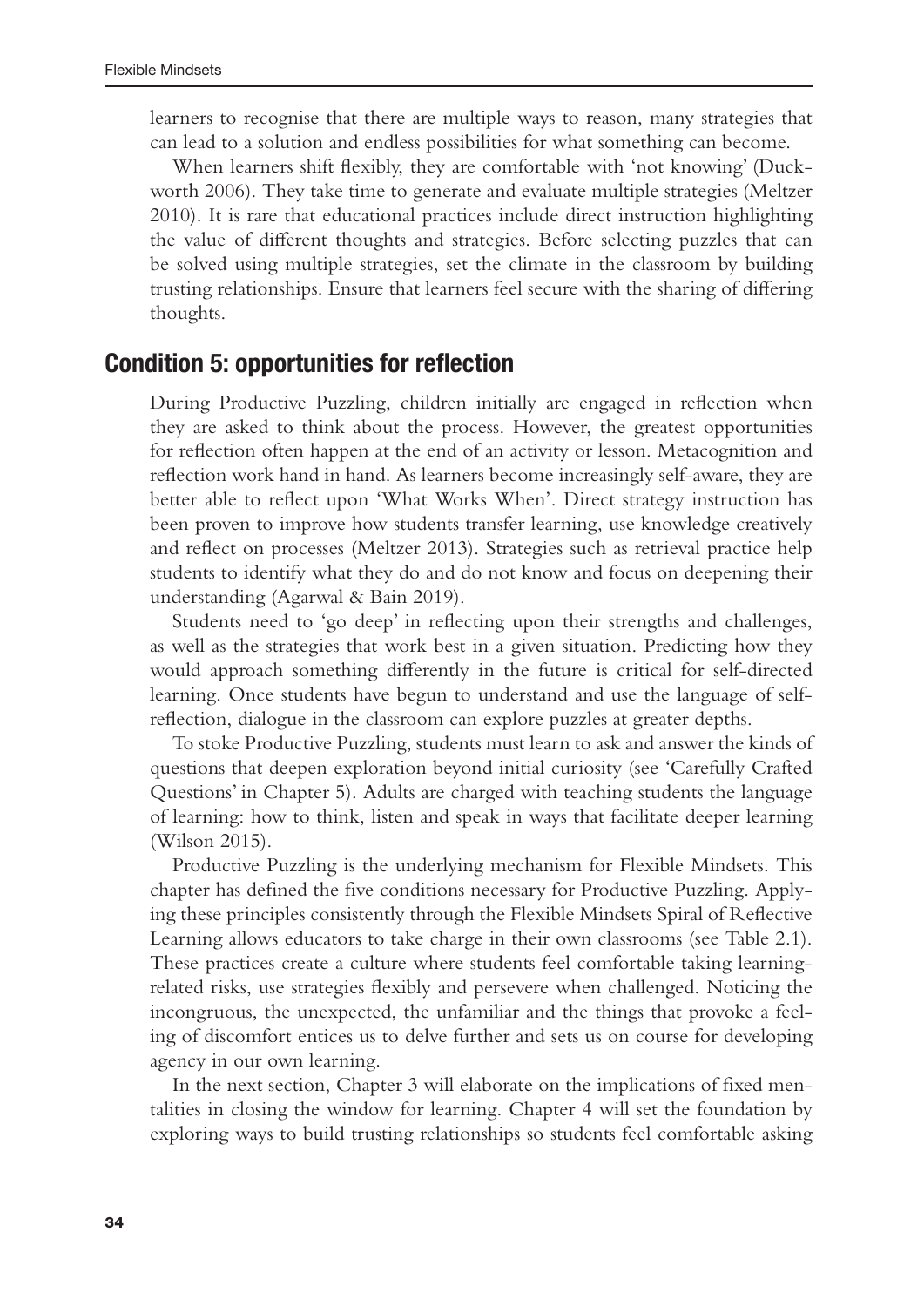<span id="page-12-0"></span>questions, making mistakes and taking risks for learning (condition 1). From this base, we can nurture the capacity for learners to engage in Productive Puzzling. In Chapter 5, we will briefy describe the value of balancing challenges (condition 2) with attainable solutions (condition 3). We then explain how to teach learners about strategies (condition 4) and deliver feedback to engage them in self-refection (condition 5).

#### **Table 2.1** The Flexible Mindsets Spiral of Refective Learning: Productive Puzzling



THINK ON YOUR FEET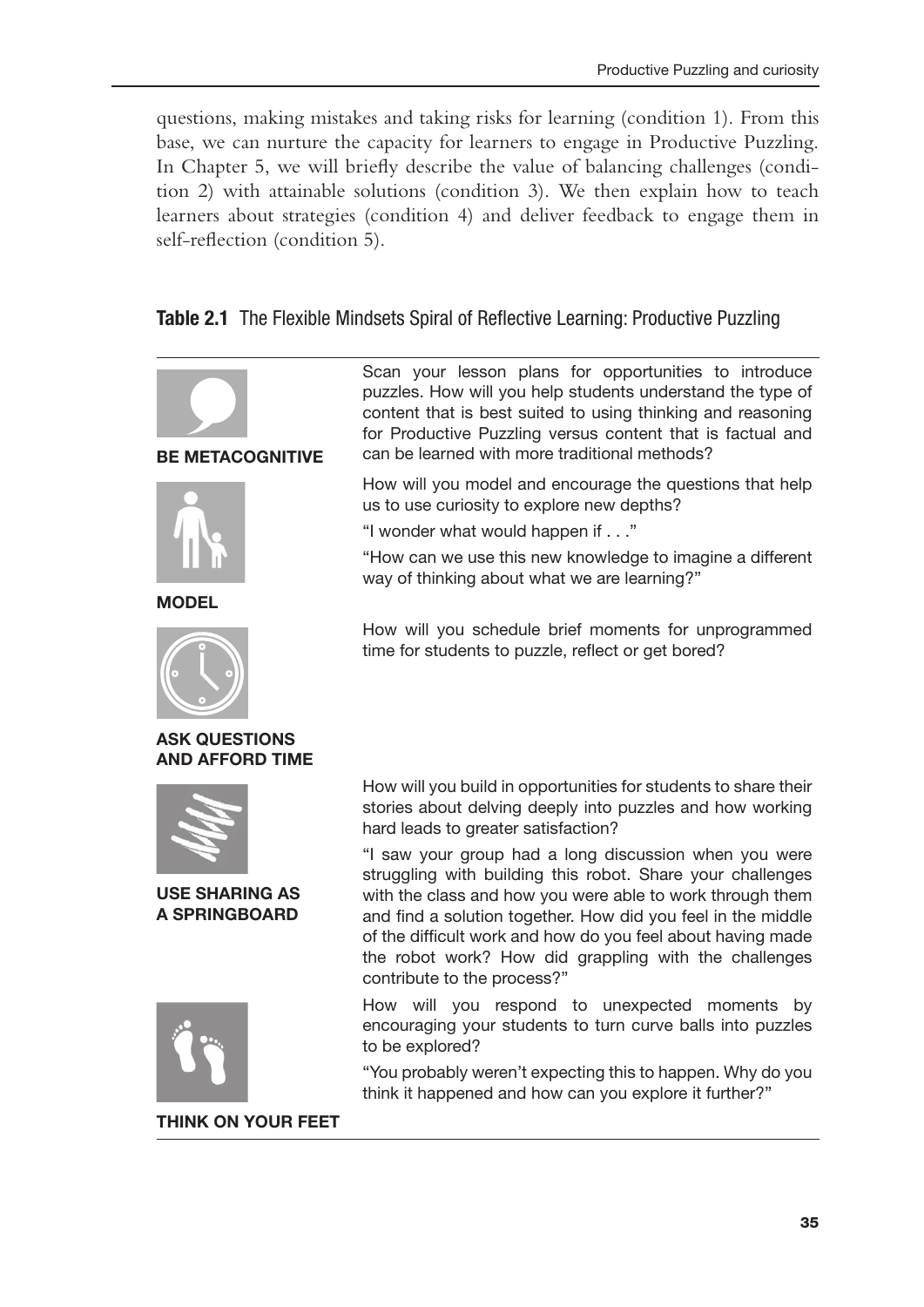#### **References**

- Agarwal, P., & Bain, P. (2019). *Powerful teaching: Unleash the science of learning*. San Francisco, CA: Jossey-Bass.
- Berlyne, D. (1960). *Confict, arousal, and curiosity*. New York, NY: McGraw-Hill.
- Duckworth, E. (2006). *"The having of wonderful ideas" and other essays on teaching and learning*. 3rd ed. New York, NY: Teachers College Press.
- Elpidorou, A. (2014). The bright side of boredom. *Frontiers in Psychology* [online]. **5**, 1245. [Viewed 14 July 2019]. Available from: [doi.10.3389/fpsyg.2014.01245](https://doi.org/10.3389/fpsyg.2014.01245)
- Gkiokas, D. (2018). How to utilize both brain's thinking modes: Focused vs difuse [online]. *The Meta Learners*. [Viewed 12 March 2020]. Available from: [https://](https://www.themetalearners.com)  [www.themetalearners.com/how-to-utilize-both-brains-thinking-modes](https://www.themetalearners.com)[focused-vs-difuse/](https://www.themetalearners.com)
- Gruber, M., Gelman, B., & Ranganath, C. (2014). States of curiosity modulate hippocampus-dependent learning via the dopaminergic circuit. *Neuron*. **84**(2), 486–496.
- Heick, T. (2019). From procedural knowledge to self knowledge: The 4 stages of curiosity [online]. *teachthought*. [Viewed 10 November 2019]. Available from: [www.teachthought.com/learning/4-stages-of-curiosity/](http://www.teachthought.com)
- Kashdan, T. (2004). Curiosity. In: C. Peterson & M. Seligman, eds. *Character strengths and virtues*. New York, NY: Oxford University Press. pp. 125–141.
- Lazarus, R. (1991). *Emotion and adaptation*. New York, NY: Oxford University Press.
- Meltzer, L. (2010). *Promoting executive function in the classroom*. New York, NY: Guilford Press.
- Meltzer, L. (2013). Executive function processes: The foundation of academic and life success. *International Journal for Research in Learning Disabilities*. **1**(2), 31–63.
- Medina, J. (2008). *Brain rules: 12 principles for surviving and thriving at work, home, and school*. Seattle, WA: Pear Press.
- Oakley, B., & Sejnowski, T. (2018). *Learning how to learn: How to succeed in school without spending all your time studying*. New York, NY: Penguin Random House.
- Peterson, S., & Posner, M. (2012). The attention system of the brain: 20 years after. *Annual review of neuroscience*. **35**, 73–89.
- Sansone, C., & Thoman, D. (2005). Interest as the missing motivator in selfregulation. *European Psychologist*. **10**, 175–186.
- Silvia, P. (2005). What is interesting? Exploring the appraisal structure of interest. *Emotion*. **5**, 89–102.
- Silvia, P. (2006). *The psychology of interest*. New York, NY: Oxford University Press.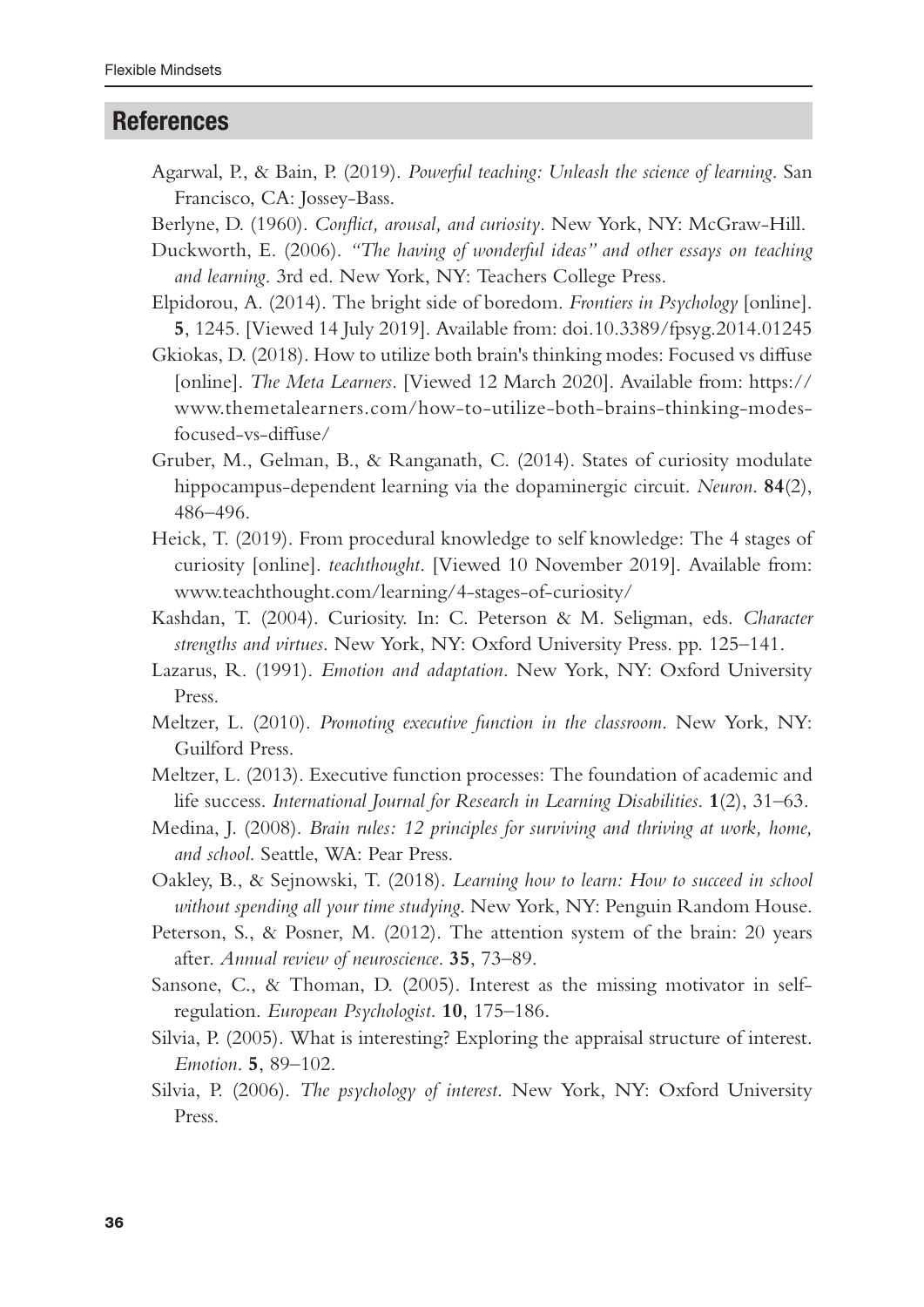- Silvia, P. (2008) Interest The curious emotion. *Current Directions in Psychological Science*. **17**(1), 57–60.
- Warshauer, H. (2015). Productive struggle in middle school mathematics classrooms. *Journal of Mathematics Teacher Education*. **18**(4), 375–400.
- Willingham, D. (2009). *Why don't students like school? A cognitive scientist answers questions about how the mind works and what it means for your classroom*. New York, NY: Wiley.
- Wilson, M. (2015). *The language of learning: Teaching students core thinking, listening and speaking skills*. Turner Falls, MA: Center for Responsive Schools, Inc.
- Zomorodi, M. (2017). *Bored and brilliant: How spacing out can unlock your most productive and creative self*. New York, NY: St. Michael's Press.